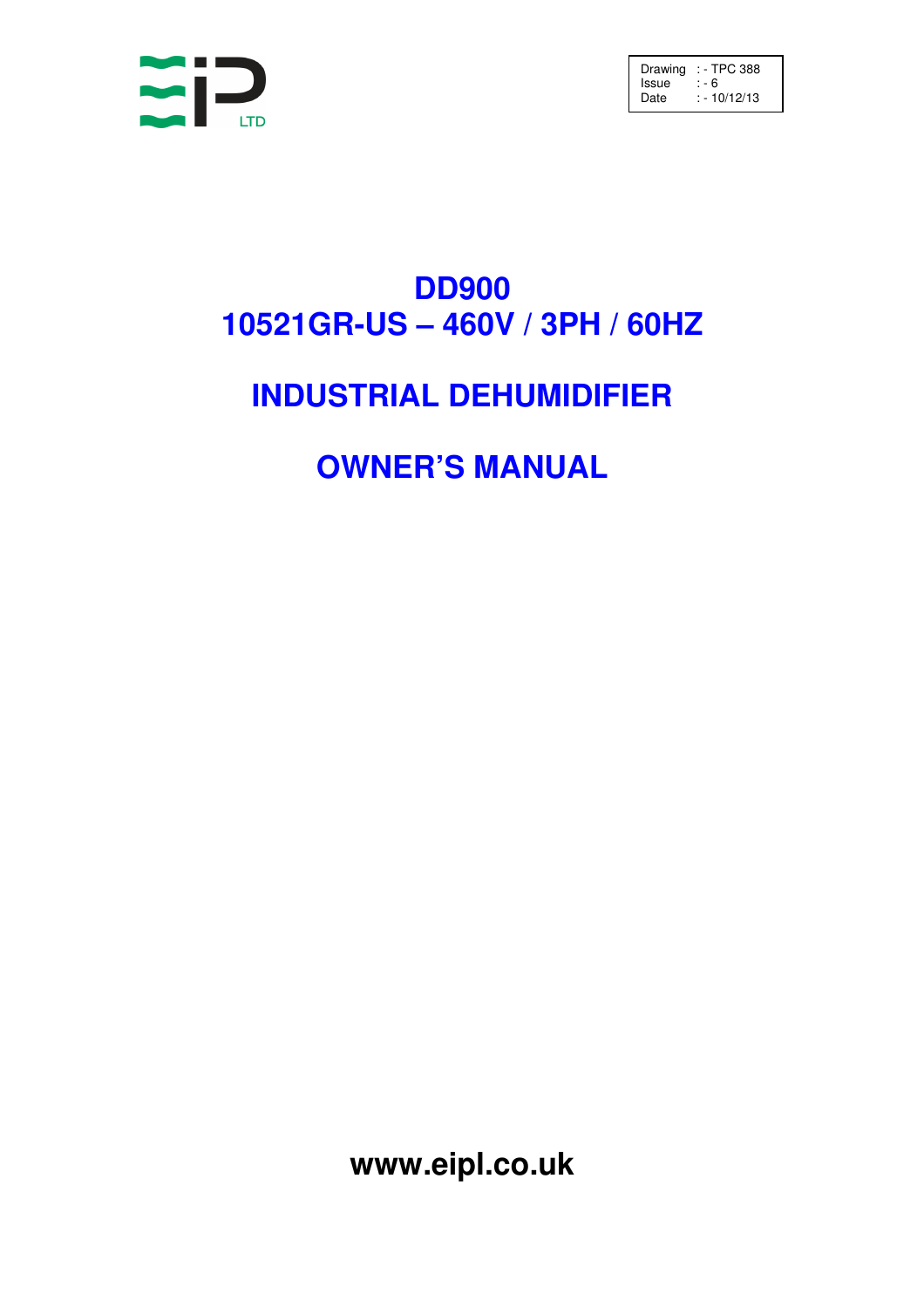

Drawing : - TPC 388 Issue : - 6 Date : - 10/12/13

# **DD900**

# **PACKAGE CONTENTS**

| ltem          | Description  | Quantity |
|---------------|--------------|----------|
| 10521GR-US    | Dehumidifier |          |
| <b>TPC388</b> | Manual       |          |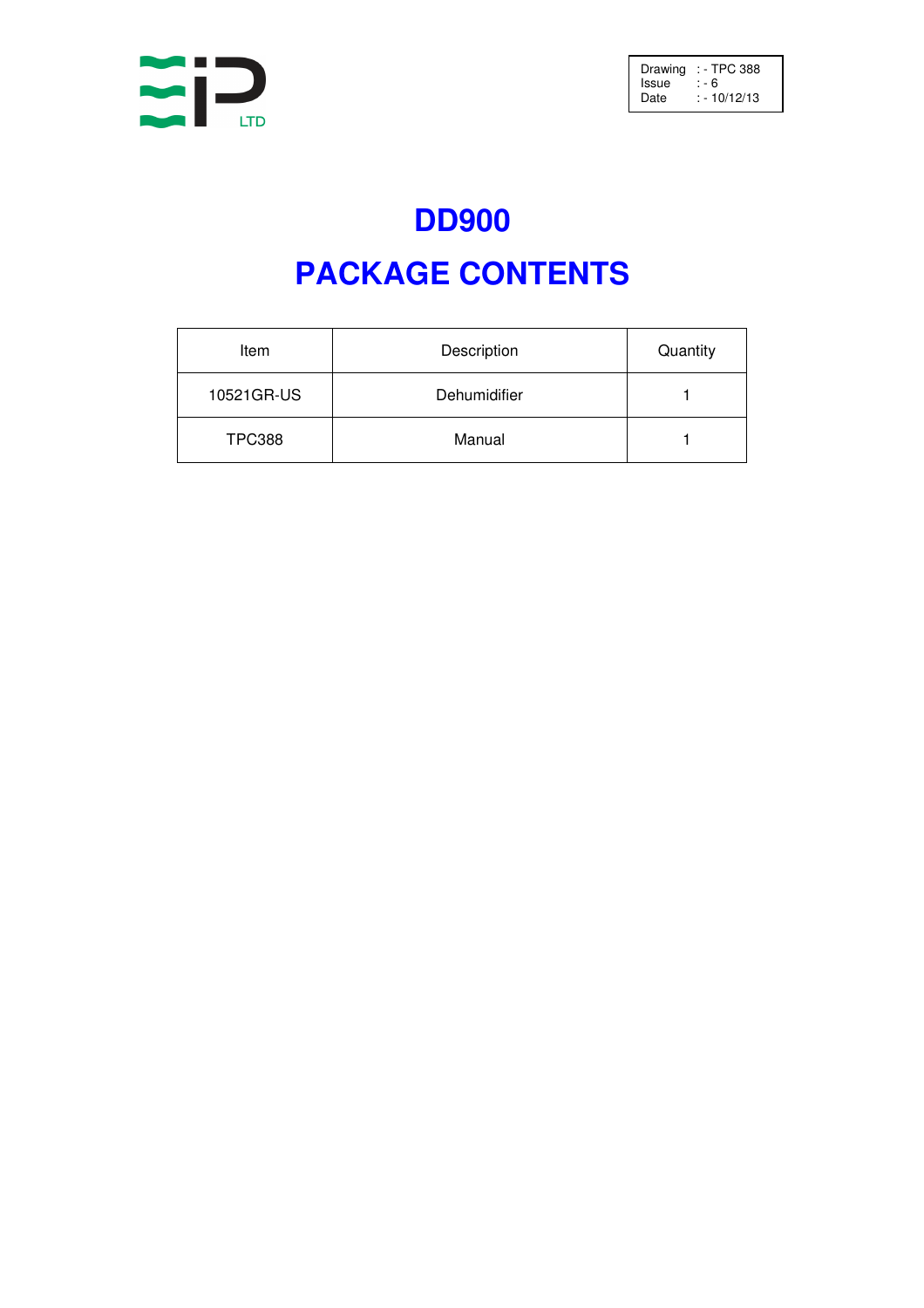

Drawing  $:$  TPC 388<br>Issue  $:$  6 Issue : - 6 Date : - 10/12/13

### **UNPACKING**

Carefully remove the DD900 dehumidifier unit from its transit box and visually check for signs of transit damage. If there is evidence of damage DO NOT attempt to operate the unit, call your supplier for advice. Do not discard the packing, it will be useful when transporting the dehumidifier unit in the future.

### **INTRODUCTION**

Dehumidifiers remove moisture from the air that is circulating through the unit. The resulting reduction of relative humidity helps prevent rust, rot, mould, mildew and condensation within the room, or other enclosed spaces where the dehumidifier is used.

The DD900 is of the desiccant wheel type designed to dry air by passing a large volume of air, the "process" air through a slowly rotating Silica gel rotor. Silica gel is a hygroscopic material that absorbs moisture direct from the air. As the air passes through the rotor the humidity of the air is reduced, whilst the moisture content of the rotor is increased. A smaller volume of air, the reactivation air, is heated by an internal heater and passes through a portion of the rotor in the opposite direction. As this heated air passes through the rotor it will "reactivate" it by removing the moisture content from the silica gel material. The reactivation air will leave the humidifier as warm, moist air and must be vented to outside of the building.

Continuous circulation of the room air through the dehumidifier unit gradually reduces the relative humidity in the room.

The DD900 dehumidifier is a robust, compact unit designed to control the humidity in the enclosed space in which it is placed. The casing is fabricated from Steel then painted and has been designed for the exacting conditions which can prevail in offices, shops, houses, restaurants, public houses etc. It combines lightness and compactness with high reliability and strength

The unit is thermally protected and will automatically switch off in excessive or abnormal conditions.

The dehumidifier has two separate filters. One in the "process" air inlet and one in the "reactivation" air inlet, used to clean the air entering the dehumidifier.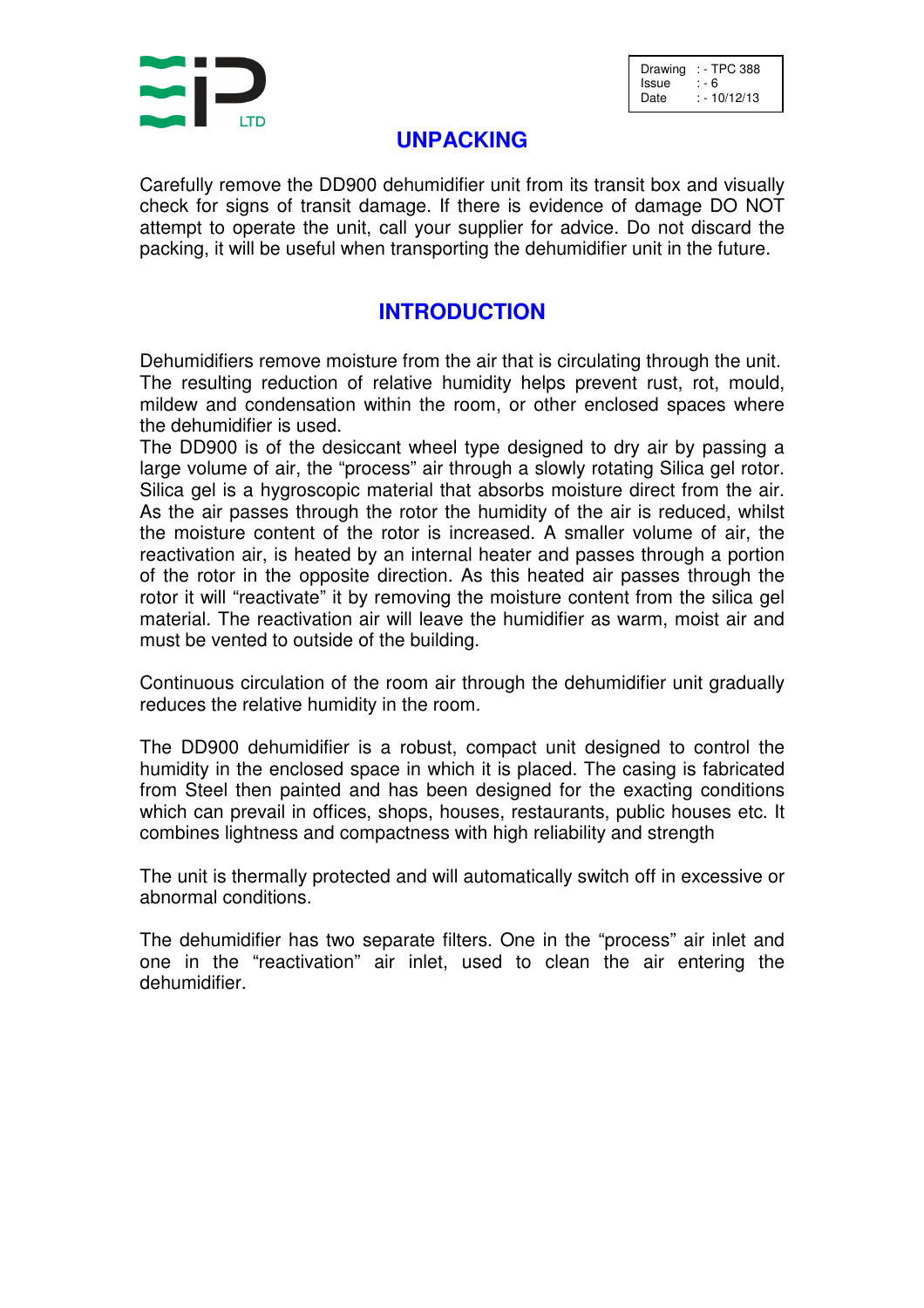

Drawing : - TPC 388 Issue : - 6 Date : - 10/12/13

### **SPECIFICATIONS**

| <b>MODEL:</b>                                               | <b>DD900</b>                     |  |
|-------------------------------------------------------------|----------------------------------|--|
| HEIGHT:                                                     | 1219mm (48")                     |  |
| <b>WIDTH:</b>                                               | 711mm (28")                      |  |
| DEPTH:                                                      | 584mm (23")                      |  |
| <b>WEIGHT:</b>                                              | 95 Kg (209 lbs)                  |  |
| <b>POWER SUPPLY:</b>                                        | 460V, 3 ph, 60Hz                 |  |
| <b>POWER</b>                                                | 9.8 kW (max)                     |  |
| <b>F1 CONTROLS FUSE</b>                                     | 2A 250V 5x20 Cartridge fuse      |  |
| <b>PROCESS AIRFLOW MAXIMUM:</b>                             | 1500m3/hr (883 cfm)              |  |
| <b>PROCESS AIRFLOW NOMINAL:</b>                             | 900m3/hr (530 cfm)               |  |
| <b>REGENERATION AIRFLOW NOMINAL:</b>                        | 250m3/hr (147 cfm)               |  |
| <b>PROCESS AIR OUTLET DIA:</b>                              | 200mm (8")                       |  |
| <b>REGENERATION AIR OUTLET DIA:</b>                         | 150mm (6")                       |  |
| <b>ROTOR WHEEL SPEED:</b>                                   | 13.6 (RPH)                       |  |
| <b>ROTOR SIZE DIA X DEPTH:</b>                              | 450mm (17.7") x 100mm (3.9")     |  |
| <b>HIGH EXTRACTION SETTING</b><br>@ 27℃ 60% RH:             | 172 I/day (364 ppd)              |  |
| <b>HIGH EFFICIENCY SETTING</b><br>@ 27℃ 60% RH:             | 135 I/day (286 ppd)              |  |
| <b>DEEP DRYING SETTING</b><br>@ 27 ℃ 60% RH:                | 153 I/day (323 ppd)              |  |
| <b>TYPICAL DRY AIR OFF</b><br>HIGH EXTRACTION SETTING (%RH) | 12                               |  |
| <b>TYPICAL DRY AIR OFF</b>                                  | 14                               |  |
| <b>HIGH EFFICIENCY SETTING (%RH)</b>                        |                                  |  |
| <b>TYPICAL DRY AIR OFF</b>                                  | 6                                |  |
| <b>DEEP DRYING SETTING (%RH)</b>                            |                                  |  |
| <b>MINIMUM OPERATING TEMPERATURE:</b>                       | $-20^{\circ}C$ (-4 $^{\circ}F$ ) |  |
| <b>MAXIMUM OPERATING TEMPERATURE</b>                        | 40°C (104°F)                     |  |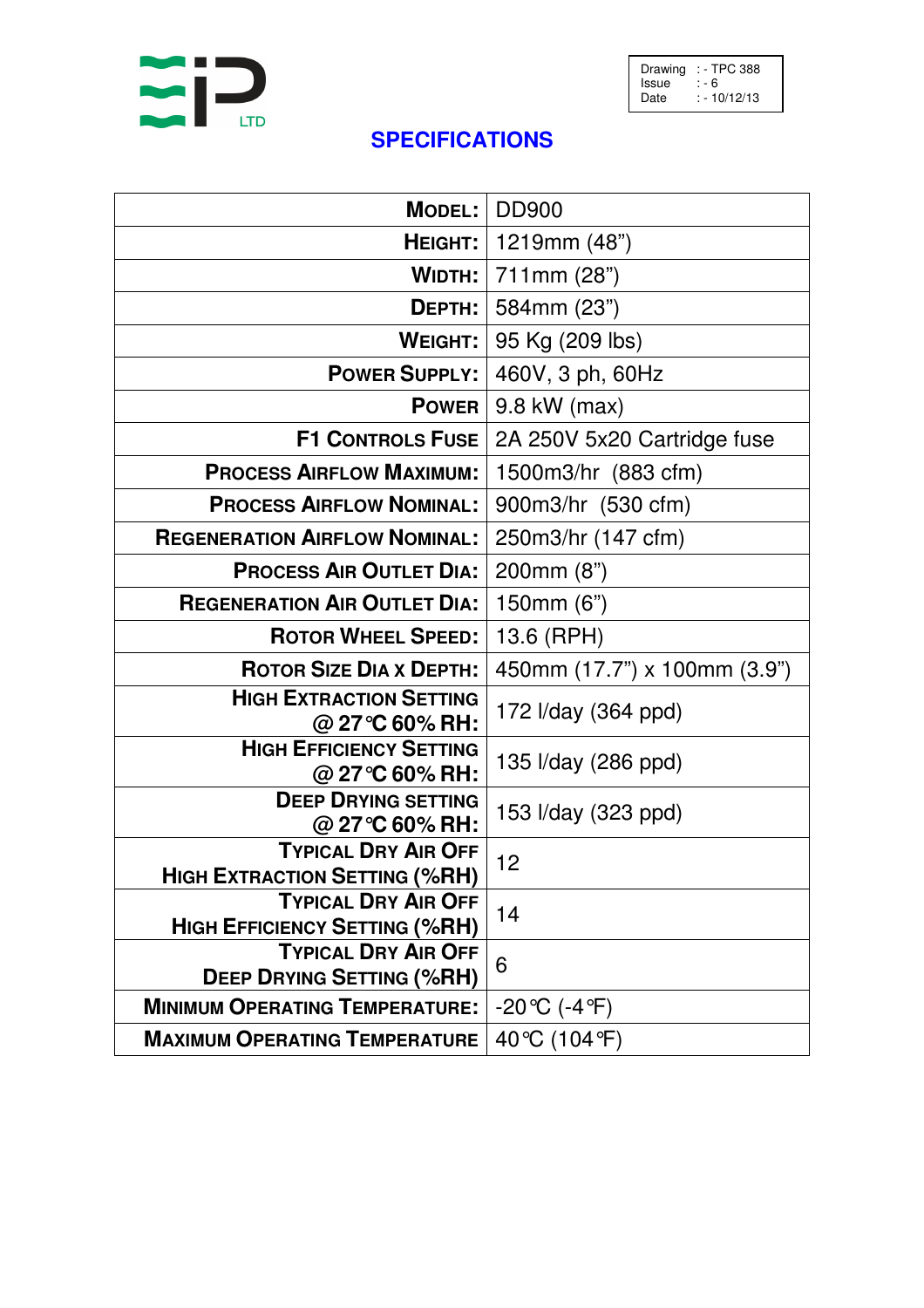

| Drawing | : - TPC 388   |
|---------|---------------|
| Issue   | : - 6         |
| Date    | $: -10/12/13$ |

### **UNIT CAPACITY**

The ambient conditions of the area to be dehumidified will determine the amount of water extraction the unit is cable of.

Measure the ambient conditions of the area to be determined and then use that information with the following capacity diagram to determine the unit capacity.

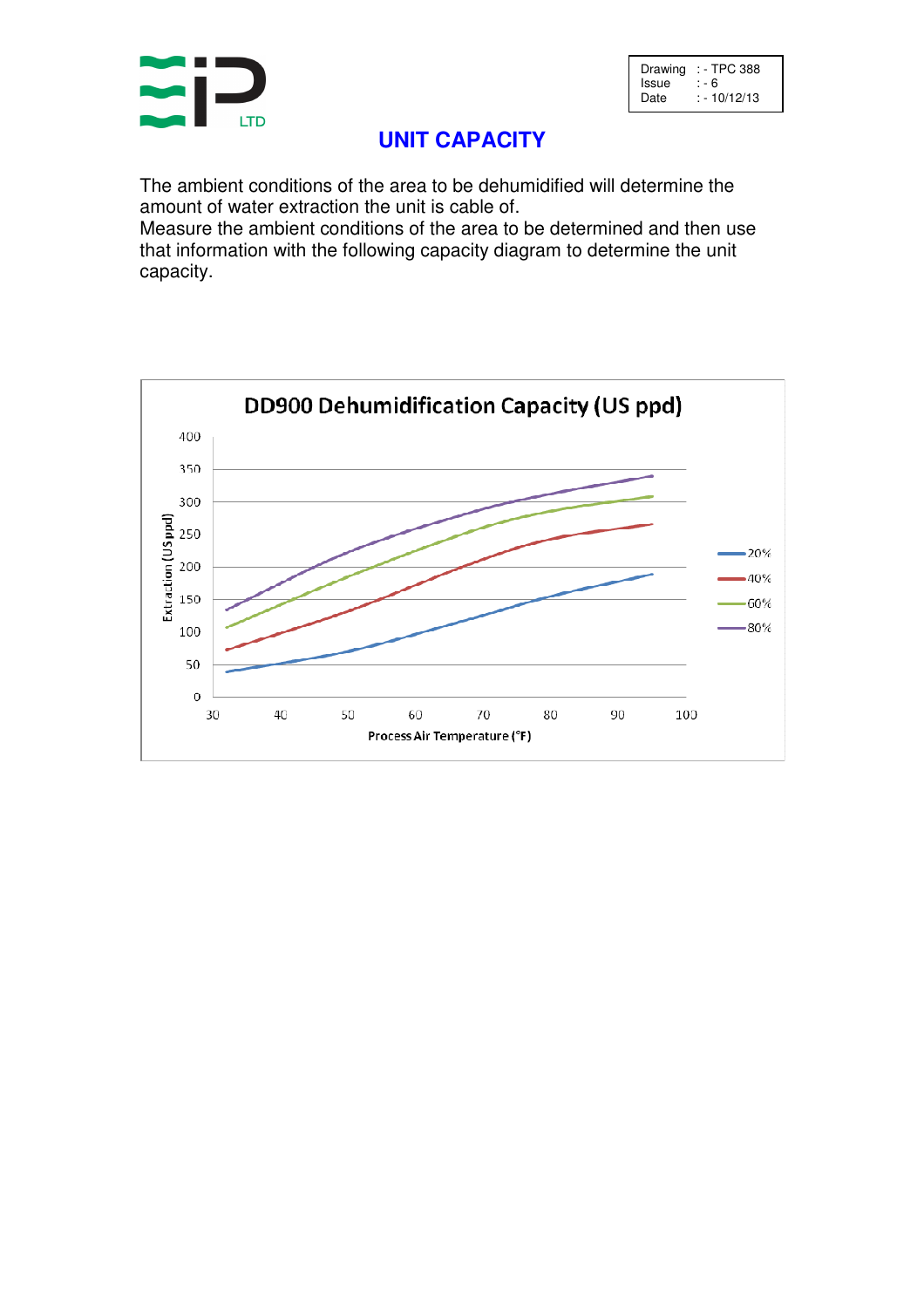

Drawing  $:$  TPC 388<br>Issue  $:$  6 **Issue** Date : - 10/12/13

### **INSTALLATION**

The DD900 is designed for indoor use. The unit should be placed on a level surface and a space of 1 meter free around all faces to allow access for any duct work and servicing.

### **Connecting duct work:**

The regeneration outlet must be ducted to outside the area being dehumidified. The outlet duct spigot is 6" diameter and only 6" ducting or greater should be attached.

The process outlet can be ducted to a specific area or another room. The outlet duct spigot is 8" diameter and only 8" ducting or greater should be attached.

### **Power Supply & Humidistat Control:**

The unit must be connected to a suitable 460V, 3 phase, 60Hz supply.

**-WARNING**-THIS APPLIANCE MUST BE EARTHED

Feed power cables through the gland provided and then wire the unit as shown below.

An external humidistat can also be used to control the relative humidity in the dehumidified area. If a humidistat is used then the wires should pass through the gland provided and then wired as below.

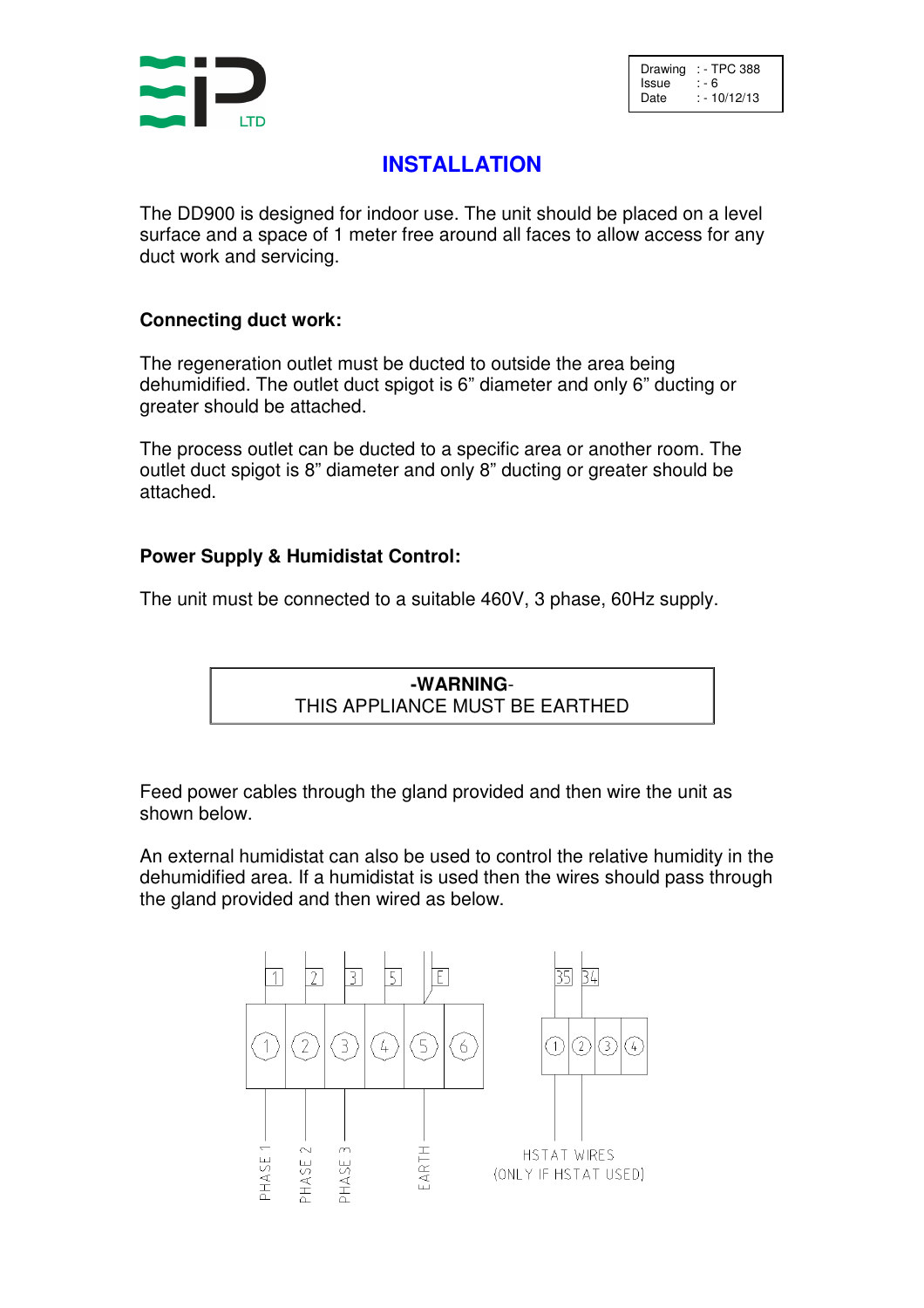# 

Drawing  $:$  TPC 388<br>Issue  $:$  6 **Issue** Date : - 10/12/13

### **Control Settings**

Once the unit is positioned correctly, required duct work attached and the power supply connected, the fan speeds and temperature control need to be set correctly.

The fan speed controls are located behind a removable cover, to the right of the main controls. The controls are numbered 1 to 10, with 10 being the maximum speed.

The temperature control regulates the temperature of the reactivation airflow onto the desiccant wheel. The control can be set up to a maximum of 145°C To adjust the temperature control simply press and hold the UP or DOWN arrows until the required temperature is selected. Once the required set point is reached release the buttons and the value is stored.

For normal (efficient) operation the process airflow should be set to 530cfm, and the regeneration airflow set to 147cfm. Measurements should be taken at the duct outlets using a suitable instrument.

The temperature setting should be set to 90°C above the ambient temperature of the area being dehumidified

If high moisture extraction is required it will be necessary to increase both the process and regeneration airflows. The temperature control setting should also be increased.

If very low humidity levels are required then the process airflow should be reduced.

The following table should be used as a guide:

|                                      | <b>PROCESS AIR</b><br><b>FLOW</b><br>$(M^3/H)$ | <b>REGEN AIR</b><br><b>FLOW</b><br>(M <sup>3</sup> /H) | <b>TEMPERATURE</b><br><b>RISE</b><br>(K) |
|--------------------------------------|------------------------------------------------|--------------------------------------------------------|------------------------------------------|
| <b>STANDARD</b><br><b>EFFICIENT)</b> | 530                                            | 147                                                    | 90                                       |
| <b>HIGH</b><br><b>EXTRACTION</b>     | 647                                            | 206                                                    | 110                                      |
| <b>DEEP DRYING</b><br>(LOW RH)       | 412                                            | 206                                                    | 110                                      |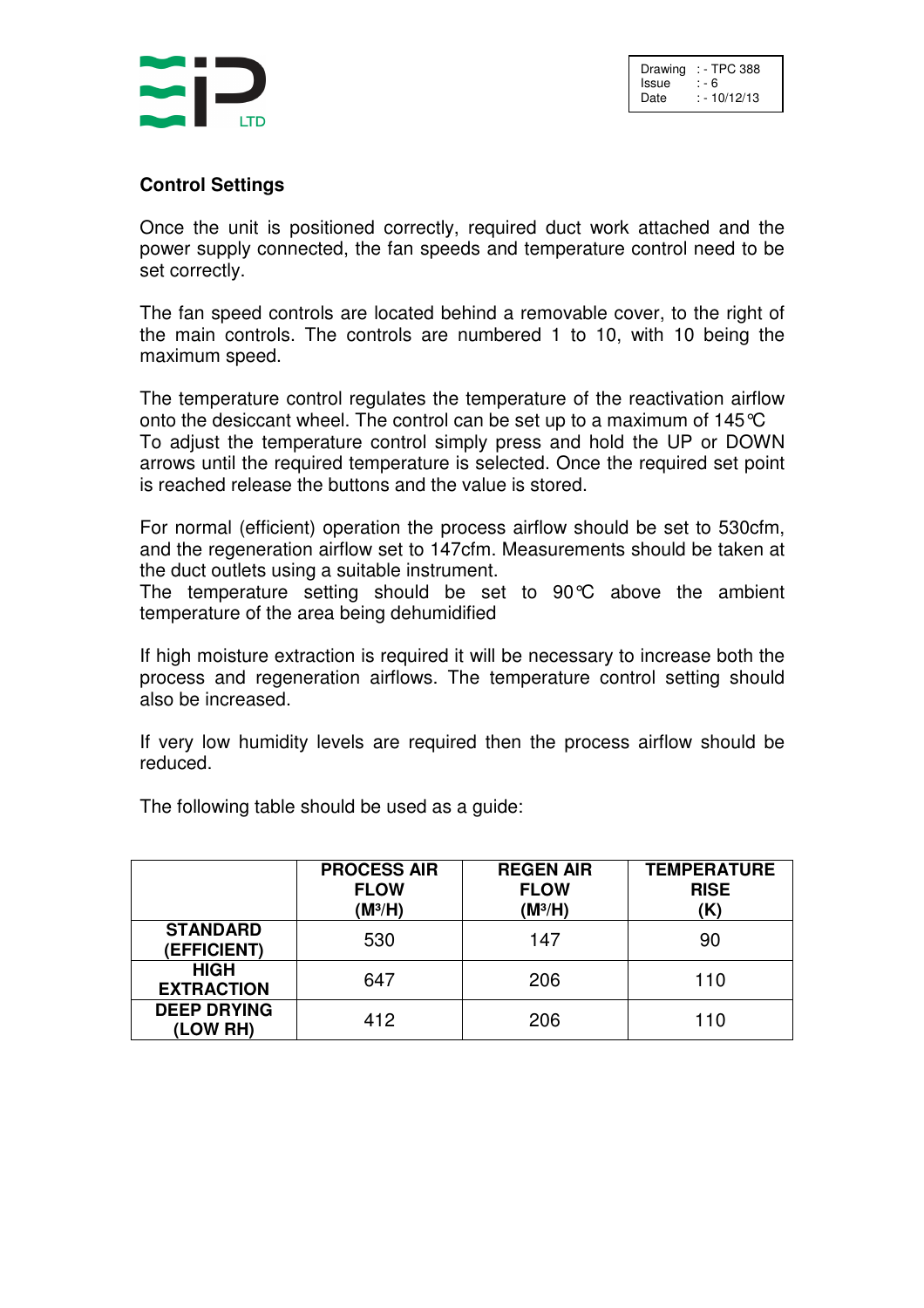# 





### For example:

If the total system resistance is 450pa then the process fan selector would have to be set to No 7 to achieve the required airflow of 530 cfm



### For example:

If the total system resistance is 420pa then the regen fan selector would have to be set to No 8 to achieve the required airflow of 147 cfm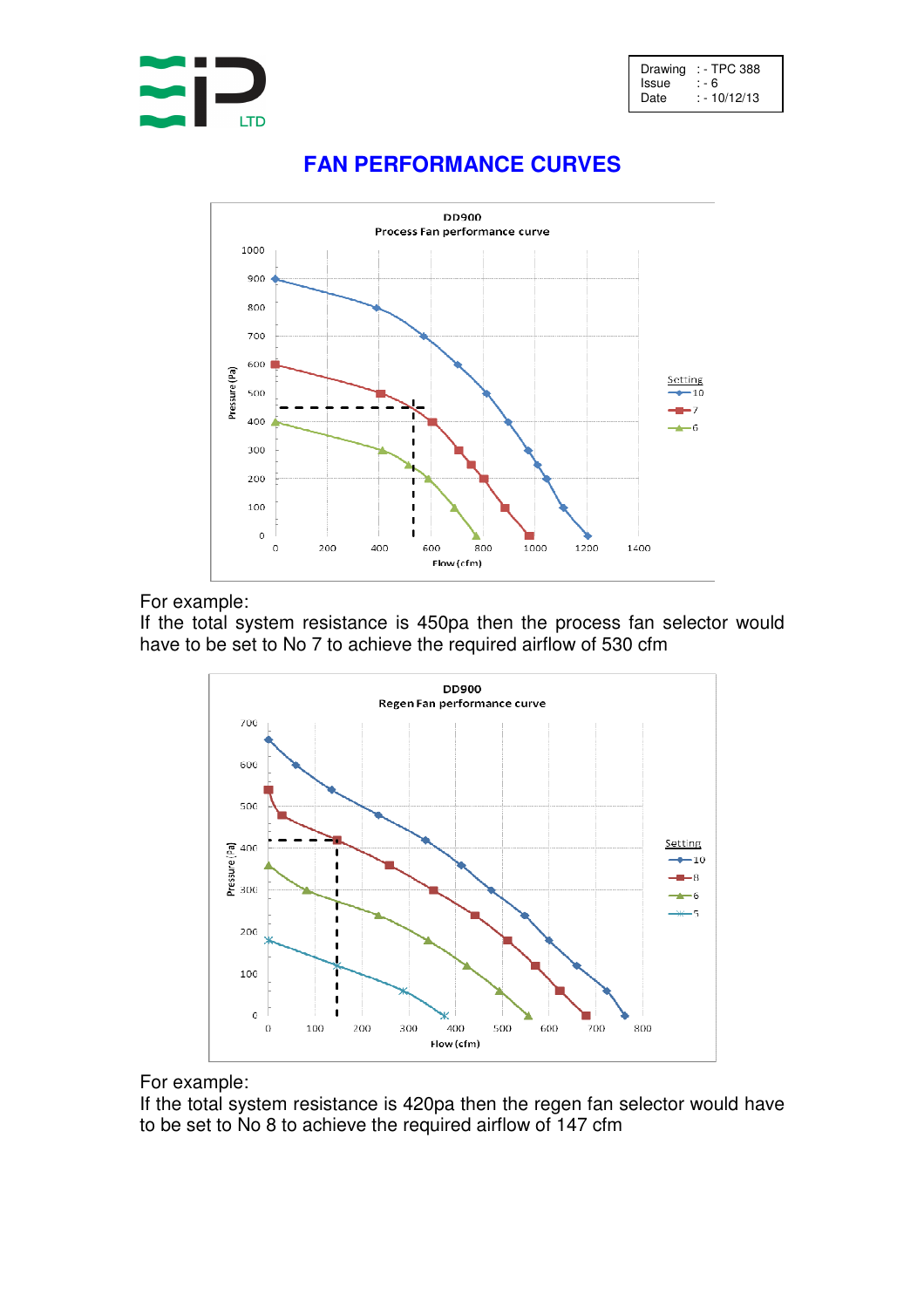# 

### **OPERATION**

The electrical controls are located on the front of the unit. They are:

• On / Off Switch

| M | Dehumidifier in continuous operation                         |
|---|--------------------------------------------------------------|
| A | Dehumidifier operation by means of an external<br>humidistat |
| 0 | Dehumidifier OFF                                             |

- An hour counter is provided to display the total time the unit has been in operation
- DRYING lamp unit is in drying mode.
- HEATING lamp indicates heating elements are on. Cycle on/off when in drying mode.
- FAULT lamp unit has a fault

To start the dehumidifier, turn the On / Off switch to position M.

After a slight delay the fans will operate – air can be felt blowing from the air outlets and the heater will come on.

The unit will operate continuously at this setting.

If an external humidistat control is fitted, turn the unit to switch to position A. Depending on the setting of the humidistat, the dehumidifier may switch off as the relative humidity in the room decreases. As the humidity increase the unit will automatically switch back on.

### **High Temperature Cut-Out:**

The DD900 dehumidifier has been designed to work in ambient conditions of  $-4^{\circ}F$  to  $+104^{\circ}F$ . Should the temperature in the room become excessive a manual overheat protector will operate, switching off the heaters. The fans and drive motor will continue to operate but the fault lamp will illuminate. Prior to resetting the protector, check that the dehumidifier is installed correctly and the ambient temperature does not exceed 104°F.

See repairs section for details on resetting device.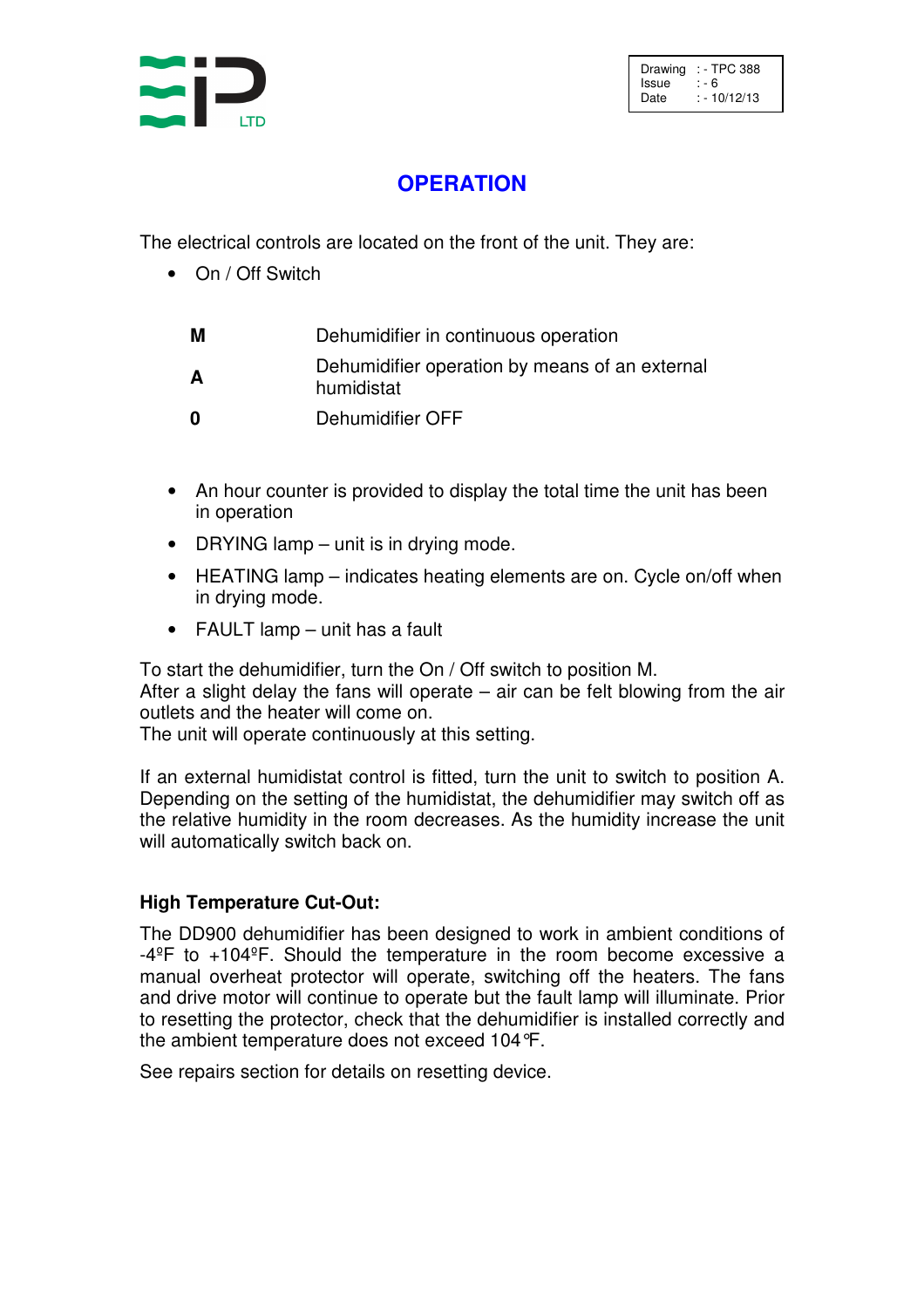

### **SAFETY**

| -WARNING-                                                                                                                         |  |  |
|-----------------------------------------------------------------------------------------------------------------------------------|--|--|
| <b>DO NOT ALLOW CHILDREN TO PLAY WITH OR AROUND THE</b><br>UNIT. ENSURE THE UNIT IS INACCESIBLE TO CHILDREN<br>WHEN NOT ATTENDED. |  |  |
| DO NOT USE THIS UNIT IN AN ENVIRONMENT CONTAINING<br>$\bullet$<br><b>FLAMMABLE FUMES</b>                                          |  |  |
| <b>DO NOT USE THIS UNIT IF THE CABINET OR POWER CORD IS</b><br><b>DAMAGED</b>                                                     |  |  |
| <b>DO NOT INSERT OBJECTS INTO ANY OF THE GRILLES ON</b><br><b>THE MACHINE</b>                                                     |  |  |
| <b>DO NOT COVER OR OBSTRUCT AIRFLOW FROM THE</b><br><b>GRILLES</b>                                                                |  |  |
| <b>DO NOT OPERATE THE UNIT WITH THE COVERS REMOVED</b>                                                                            |  |  |
| <b>DO NOT ATTEMPT ANY REPAIRS SHOULD THE UNIT FAIL TO</b><br><b>OPERATE</b>                                                       |  |  |
| <b>DO NOT STAND ON THE UNIT</b>                                                                                                   |  |  |
| <b>DO NOT LIFT THE UNIT WHEN SWITCHED ON</b>                                                                                      |  |  |
| <b>DO CHECK THE PLUG ON THE EQUIPMENT MATCHES THE</b><br><b>SUPPLY</b>                                                            |  |  |
| <b>DO USE THE UNIT FOR THE PURPOSE FOR WHICH IT WAS</b><br><b>DESIGNED</b>                                                        |  |  |
| <b>DO ENSURE THE POWER CORD AND SUPPLY IS EARTHED</b><br><b>CORRECTLY</b>                                                         |  |  |
| <b>DO USE A RESIDUAL CURRENT DEVICE "RCD" WHERE</b><br><b>POSSIBLE</b>                                                            |  |  |
| DO KEEP THE UNIT DRY. NEVER USE A HOSE OR PRESSURE<br>WASHER TO CLEAN THE UNIT.                                                   |  |  |
|                                                                                                                                   |  |  |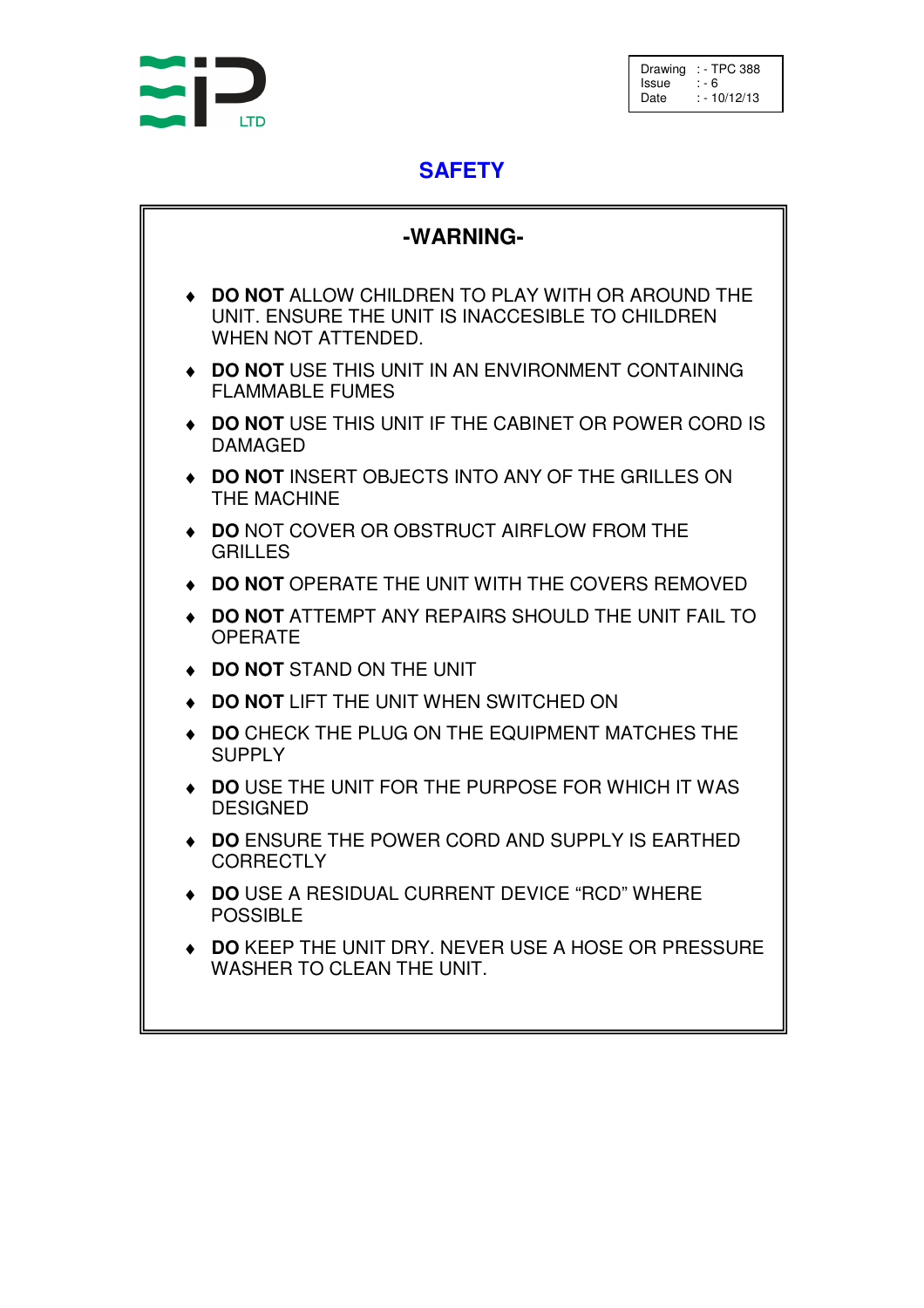### **ROUTINE MAINTENANCE & REPAIR**

#### **WARNING:**

ENSURE THAT THE POWER CORD TO THE MACHINE HAS BEEN DISCONNECTED BEFORE CARRYING OUT ROUTINE MAINTENACE.

SWITCH OFF THE DEHUMIDIFIER APPROXIMATELY 15 MINUTES PRIOR TO REMOVING ANY PANELS, ALLOWING THE HEATER TO COOL DOWN

To ensure continued full efficiency of the dehumidifier, maintenance procedures should be performed as follows:

- We recommend that the filters are checked at least once a month. Intervals for cleaning or replacement of filters will depend on the installation
- Never operate the dehumidifier without the filters, as the rotor can be damaged by dust.

To carryout the following, it is necessary to remove the side panels.

This machine should be serviced by qualified Ebac Industrial Products Ltd personnel or other persons having technical competence in servicing electrical equipment following the instructions in this Service Manual.

- The rotor is maintenance free. However, should it be necessary to clean the rotor, compressed air should be used to carefully blow dirt from the rotor.
- The heaters are maintenance free. However should it be necessary to clean the heaters, compressed air should be used to carefully blow dirt from the heaters.
- Check that the fans are firmly secured and that the fan rotates freely.
- Check all wiring connections.
- Check the belt tensioning at regular intervals.
- The overheat protector is located inside the unit, below the desiccant wheel. To reset this device press the red button.
- Should an electrical component fail, consult the Factory Service Center to obtain the proper replacement part.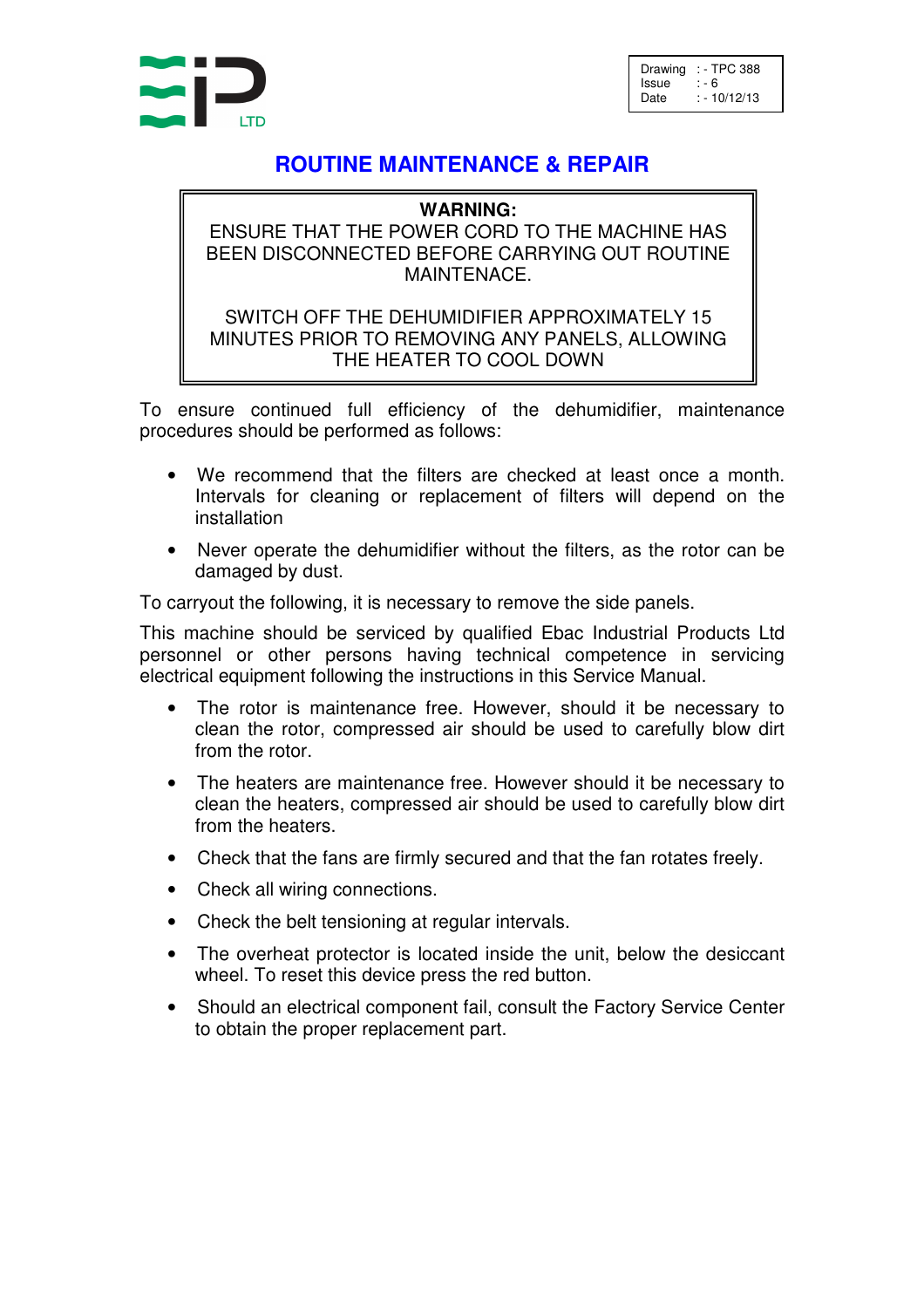

**LTD IF ANY OF THE PRECEDING PROBLEMS OCCUR, CONTACT THE EBAC INDUSTRIAL PRODUCTS LTD SERVICE CENTER PRIOR TO CONTINUED OPERATION OF THE UNIT TO PREVENT PERMANENT DAMAGE.** 

### **TROUBLESHOOTING**

| <b>SYMPTOM</b>                               | <b>CAUSE</b>            | <b>REMEDY</b>                                 |
|----------------------------------------------|-------------------------|-----------------------------------------------|
| Little or no<br>dehumidification<br>capacity | Filter clogged          | Clean or replace filters                      |
|                                              | No regeneration heat    | Check Heaters / OHP                           |
|                                              | Reduced airflow         | Check fans / duct                             |
|                                              | No rotation of Rotor    | Check belt tension / drive motor              |
|                                              | Air leakage             | Check sealing                                 |
| Dehumidifier does<br>not start               | No power                | Check fuse                                    |
|                                              | Correct switch setting  | Check Auto / Manual switch                    |
|                                              | Loose electrical wiring | Check wiring diagram - fault<br>find & repair |
|                                              | Drive belt slipping     | Check belt tension                            |
| Rotor does not                               | Drive belt broken       | Replace drive belt                            |
| rotate                                       | Rotor jammed            | Check centre shaft, rim of rotor              |
|                                              | Drive motor faulty      | Check supply / Replace motor                  |
| <b>No Dry or Wet Air</b><br><b>Airflow</b>   | Filter clogged          | Clean or replace filters                      |
|                                              | Fan faulty              | Check supply / fan                            |
|                                              | Ducts blocked           | Check duct for obstruction                    |
| <b>Noisy</b>                                 | Fan loose               | Check fans secured firmly                     |
|                                              | Loose fastenings        | Tighten all fastenings                        |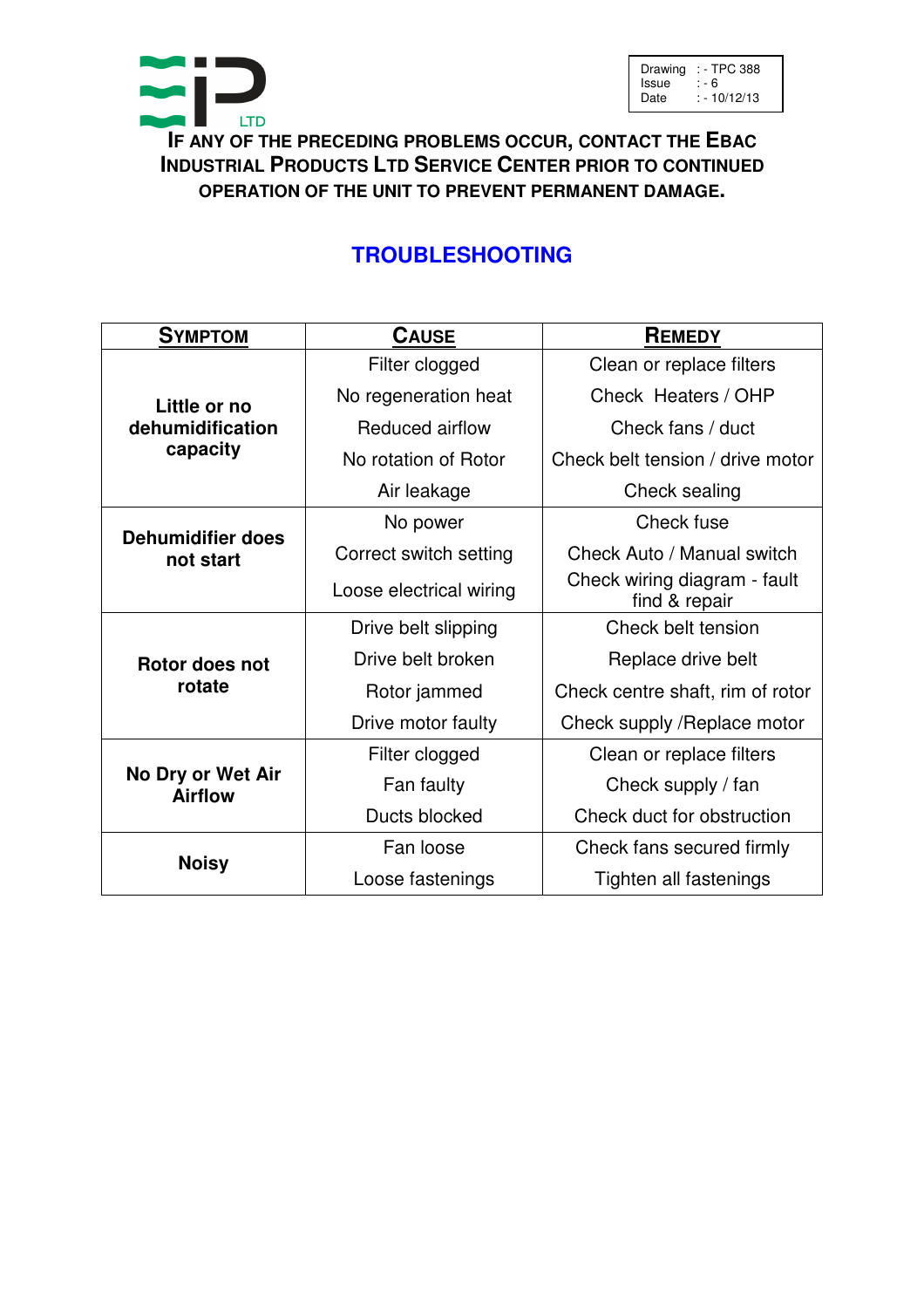

Drawing : - TPC 388 Issue : - 6 Date : - 10/12/13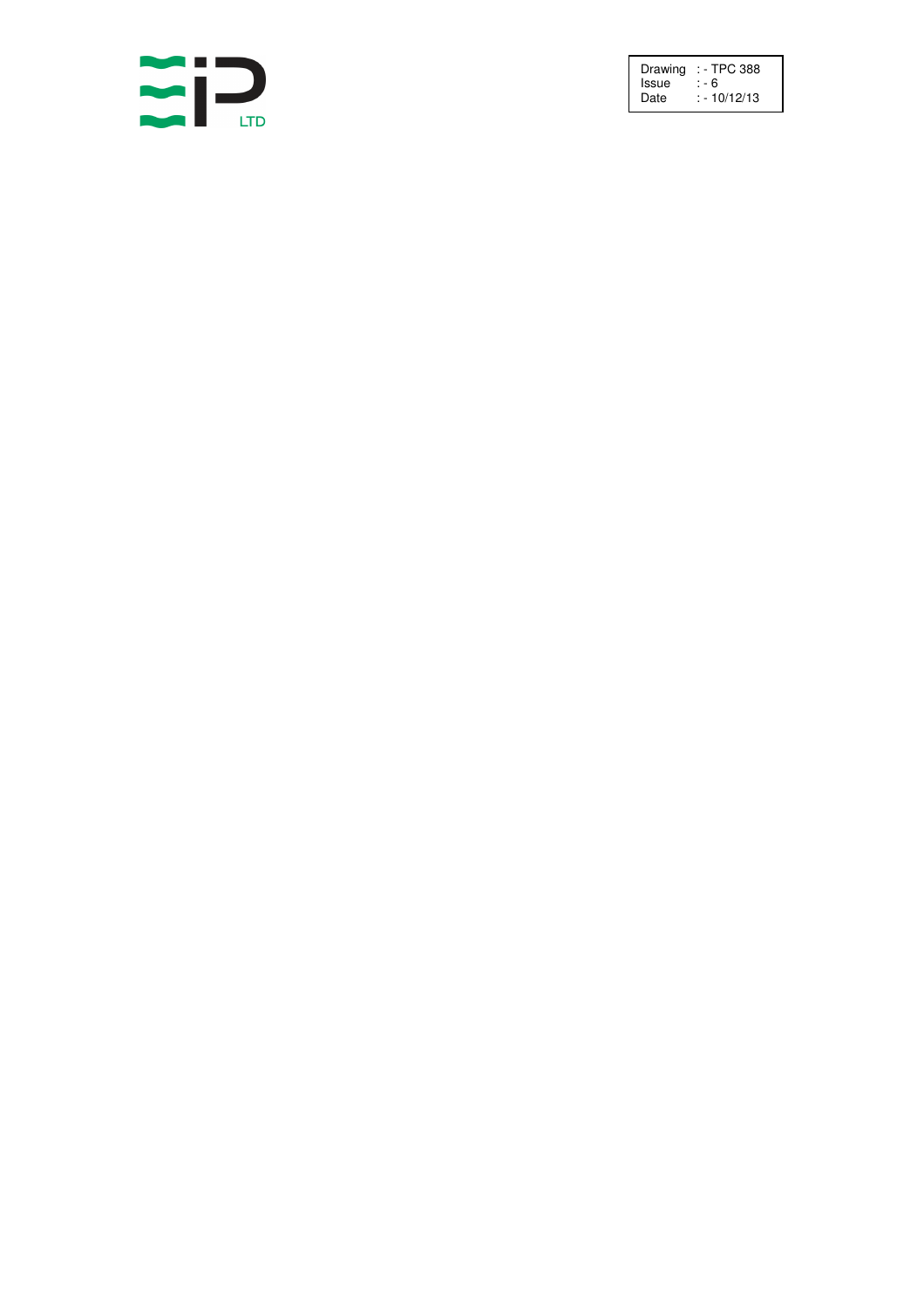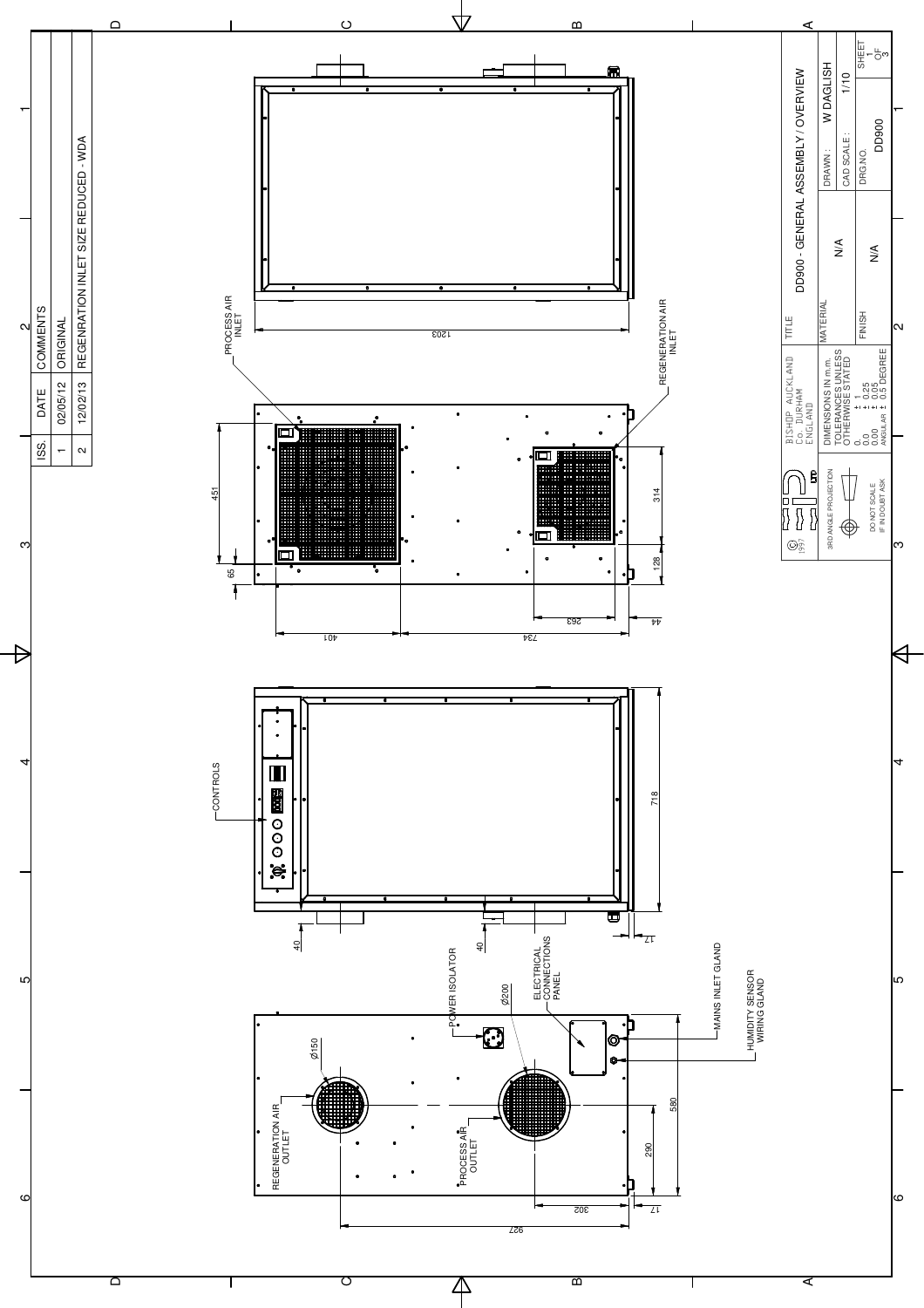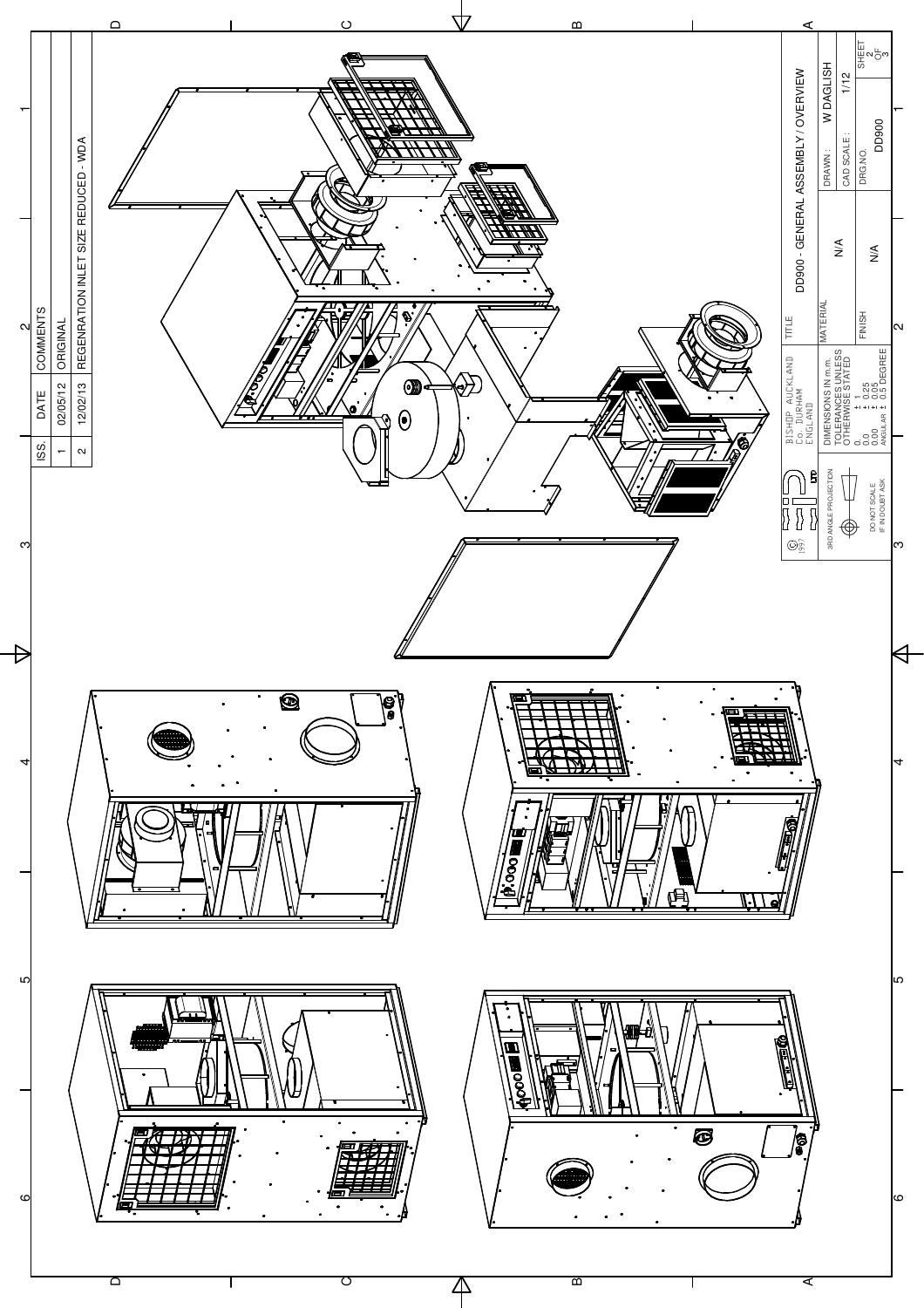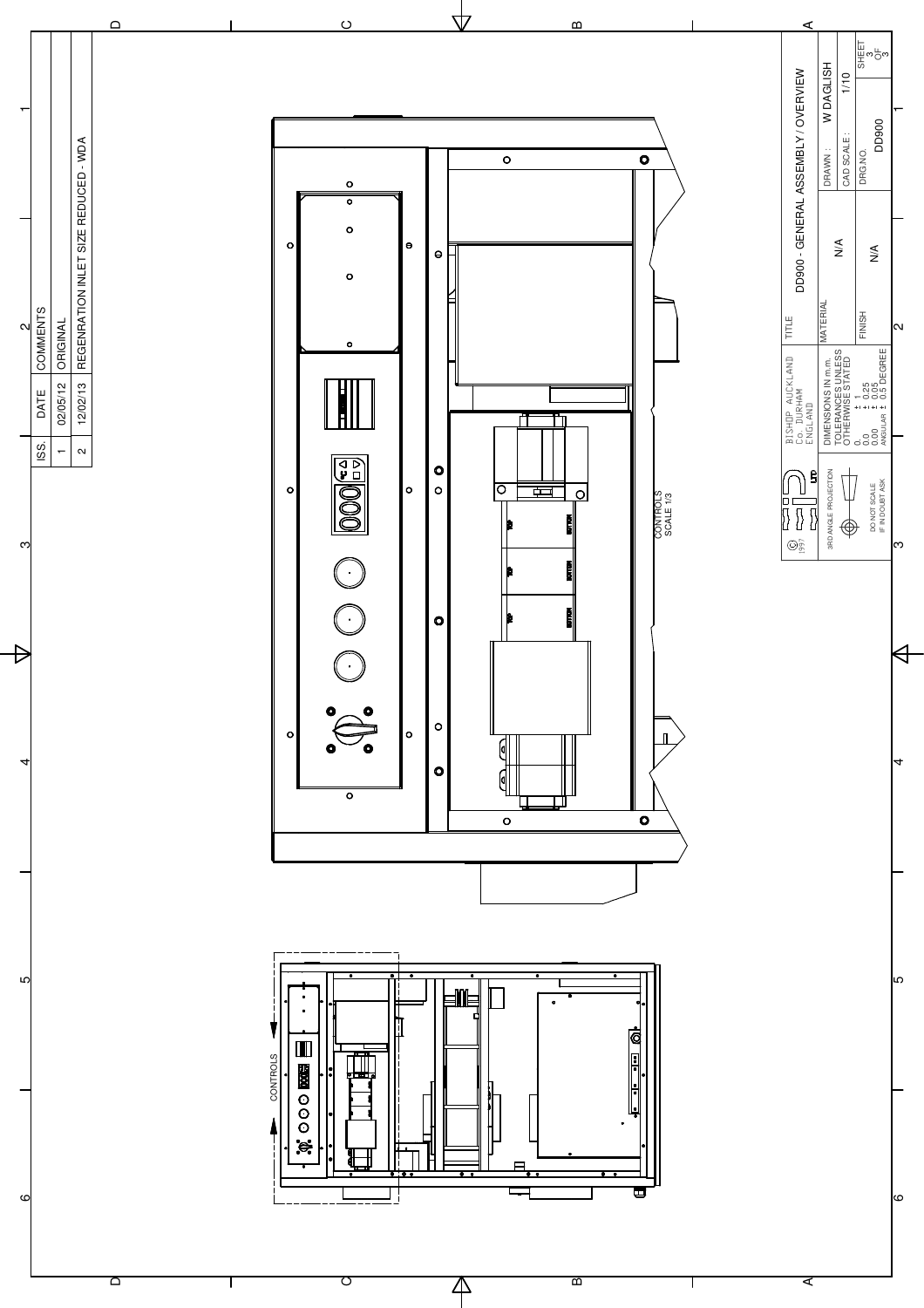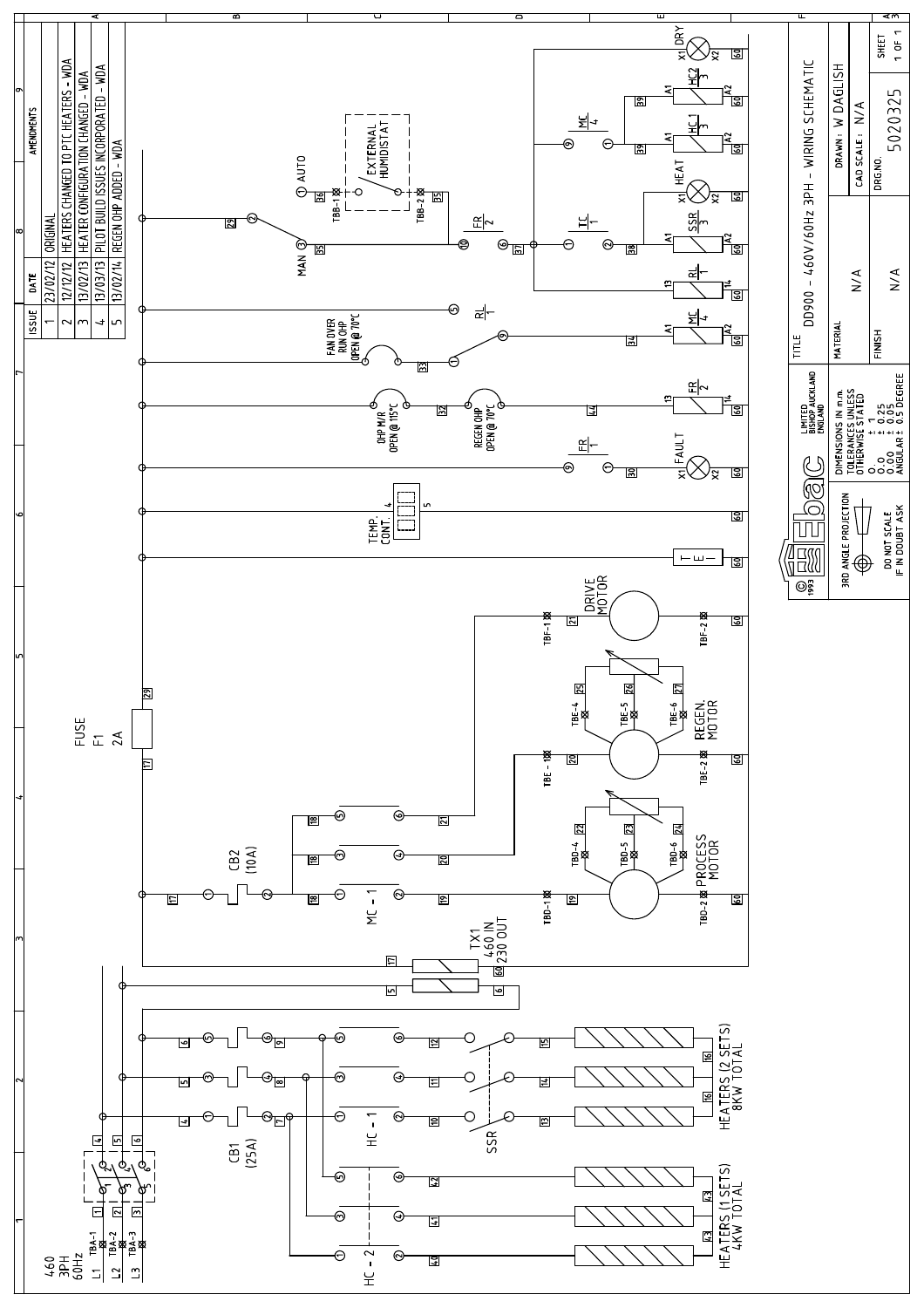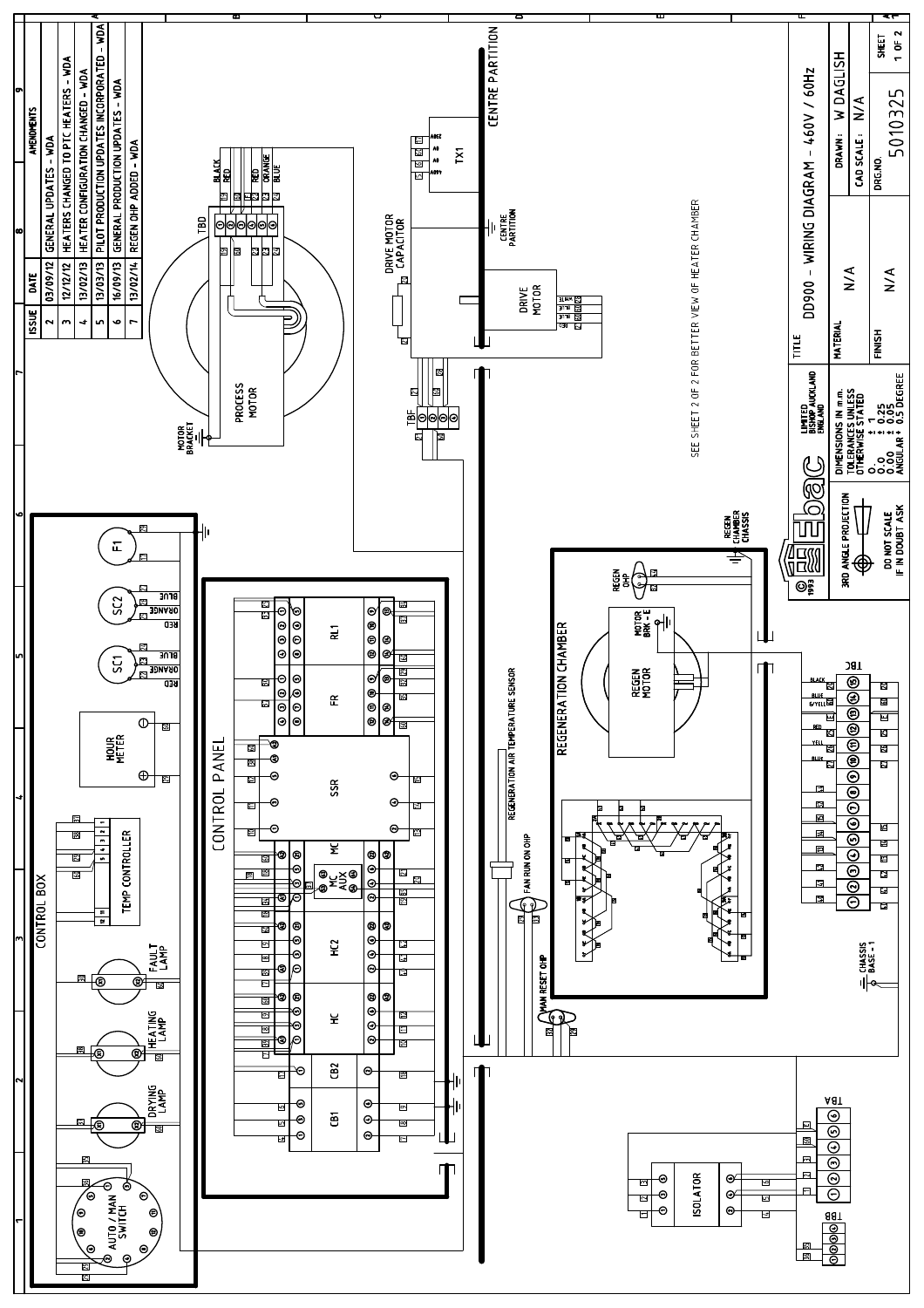